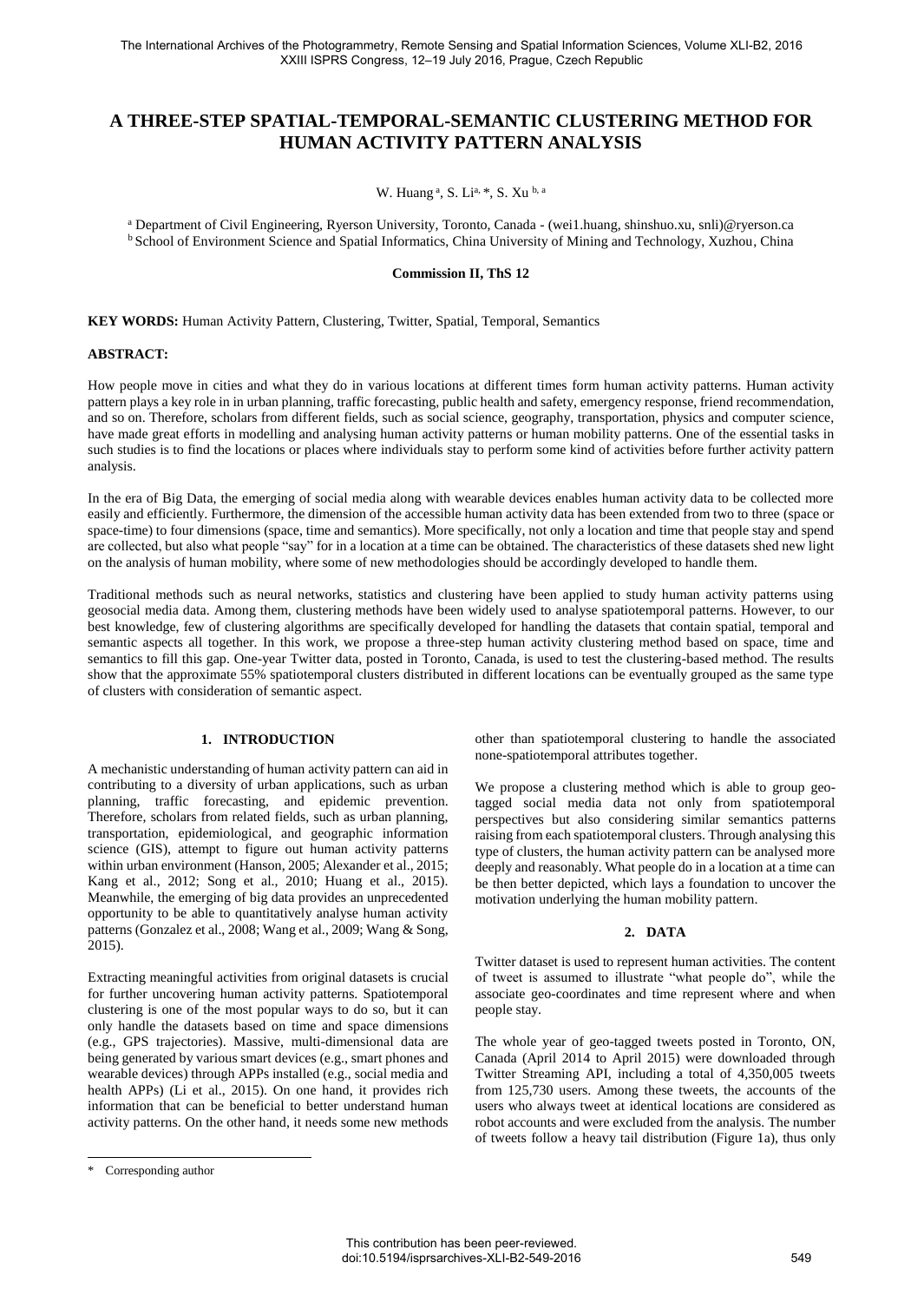the users who posted tweets over the average (34.5) were included (Jiang et al., 2013). Eventually, 3,684,980 tweets from 18,122 users were selected for exploring (Figure 1b). Each collected tweet was anonymized beforehand so that only UserID (a unique number), Time (yyy-mm-dd, hh:mm:ss), Geocoordinates (longitude and latitude coordinates) and Text were included in this study.



Figure 1. (a) Distribution of tweet volume posted by each user; and (b) mapped tweets (the lighter the more tweets posted)

# **3. METHODOLOGY**

First, all geotagged tweets are spatiotemporally clustered using density-based spatial clustering of applications with noise (DBSCAN) algorithm. Then a machine learning algorithm is implemented to infer the associated semantic pattern raising from each spatiotemporal cluster. Last, the temporal-semantic similarity among the spatiotemporal clusters is computed to further group them.



Figure 2 Clustering workflow. The spatiotemporal clusters having similar semantic patterns are highlighted in the same colour. Therefore, spatiotemporal cluster A and B are similar in terms of semantics and time period, which can be grouped as the same type of activity cluster.

#### **3.1 Spatiotemporal clustering**

A spatiotemporal clustering based on DBSCAN algorithm (Ester et al. 1996) is developed to cluster original activities from a spatiotemporal perspective. The activities close to each other in terms of both space and time are combined to a specific type of activity.

A threshold of 10-meter and 30-minute is used to find meaningful activities based on a core. The mean of activity density in each 10-meter by 10-meter square is used as the density for the clustering.

Different spatiotemporal clusters indicate different types of activities in terms of spatiotemporal dimension. Actually, by using these activity clusters, human mobility pattern can be inferred but what kind of activities occurred within each cluster is still hard to be uncovered. To do so, topic models are subsequently introduced to infer a semantic pattern within each mobility pattern.

#### **3.2 Topic modelling**

Topic modelling, a machine learning method that enables us to understand the topics in large text corpora by means of drawing probabilistic distribution over topics and probabilistic distribution over words in each topic (Blei et al., 2003), is used to infer the semantic pattern associated with each spatiotemporal cluster. By analysing the probability distribution over topics in each spatiotemporal cluster, what people talk about can be revealed, which can be used to depict what individuals "do" (motivation behind a mobility pattern).

 $P(s)$  is written to represent the semantic pattern (the probabilistic distribution over topics) in each spatiotemporal cluster. *P(w|s)*, a probabilistic distribution over words for a given topic, is used to describe what a topic is discussed about. Only words (*w*) are observations in the model. In each semantic pattern, the probability of the *i th* word in a semantic pattern *m* is:

$$
P(w_i|m) = \sum_{j=1}^{K} P(w_i|s_i = j)P(s_i = j|m)
$$
 (1)

where  $s_i$  is a latent variable indicating the topic from which the  $i<sup>th</sup>$ word was drawn.  $P(w_i | s_i = j)$  indicates the probability of the *i*<sup>th</sup> word for topic *j*;  $P(s_i = j|m)$  refers to the probability of the *i*<sup>th</sup> topic sampled for the *i th* word token for the pattern *m*.

To estimate the parameters of the topic model, Gibbs sampling, a form of Markov chain Monte Carlo (MCMC), is used to directly estimate the two posterior (conditional) distributions over *s* (the assignment of word token to topics) since it is able to efficiently and easily extract topics from a large size dataset (Steyvers & Griffiths, 2007). Based on that, the semantic pattern (topics distribution) can be easily depicted.

The number of topics to be inferred needs to be estimated for training. Perplexity, a standard metric to measure the generalization performance (Blei et al., 2003), can be used to estimate the number of topics. The perplexity of semantics dataset (*Dsem*) is defined as:

$$
Perplexity(D_{sem}) = \exp\{-\frac{\sum_{m=1}^{M} log \ p(w_m|M)}{\sum_{m=1}^{M} L_m}\}\tag{2}
$$

where *Lm* is the number of words of tweets of each spatiotemporal cluster,  $w_m$  refers to words of spatiotemporal cluster  $m \in D_{st}$ .  $p(\mathbf{w}_m|M)$  can be computed by Eq. (1).

#### **3.3 Temporal-semantic similarity**

We define that a group of spatiotemporal activity clusters are similar in terms of time and semantics when they have close time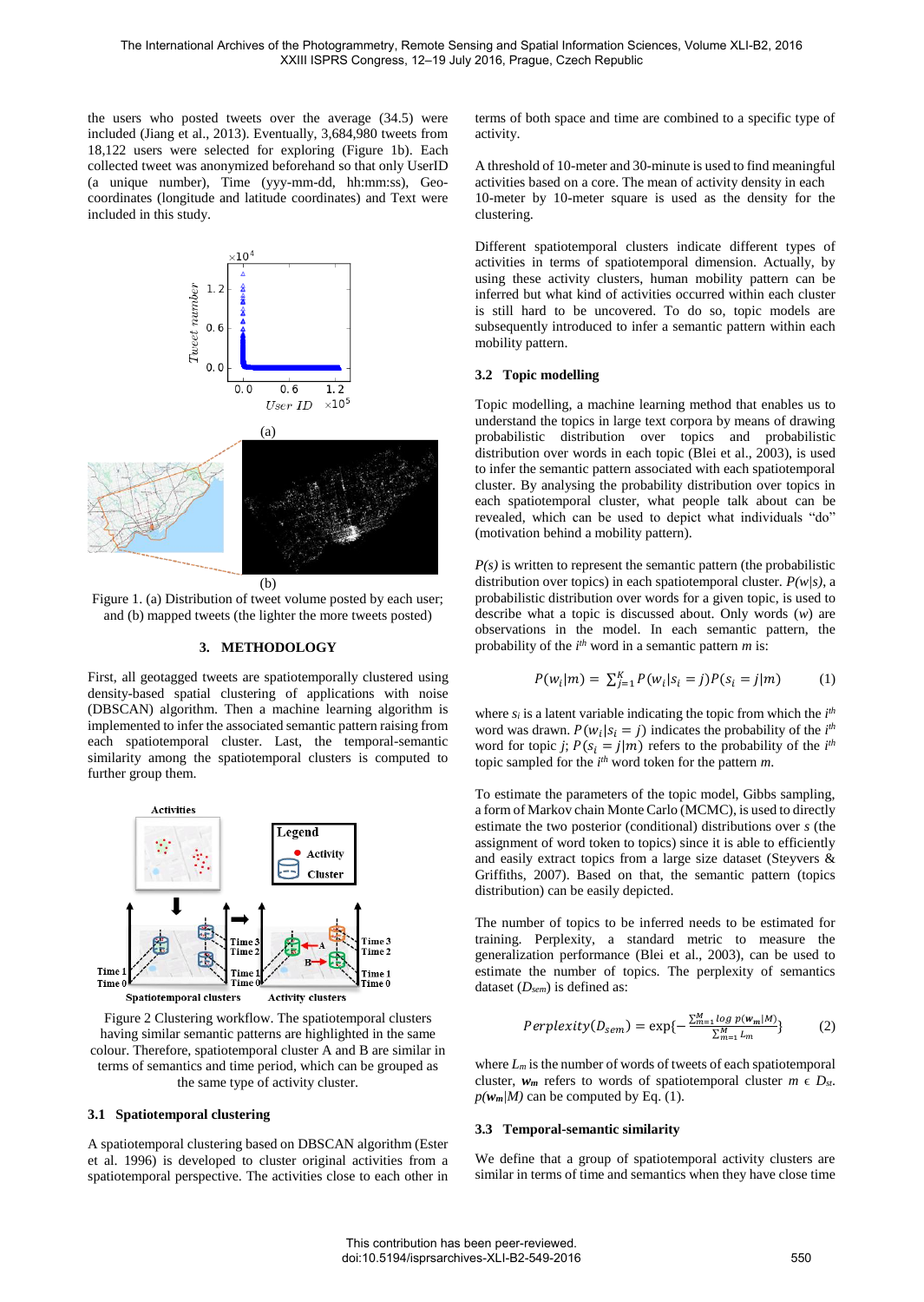period and similar semantic patterns. A Boolean matrix, *A(s)nxn* is used to quantitatively measure the similarity between every two spatiotemporal activity clusters:

$$
A(S)_{n \times n} = A(TS)_{n \times n} \cap A(SS)_{n \times n}
$$
  
= 
$$
\begin{bmatrix} 0 & \cdots & ts_{0n} \\ \vdots & \ddots & \vdots \\ 0 & \cdots & 0 \end{bmatrix} \cap \begin{bmatrix} 0 & \cdots & ss_{0n} \\ \vdots & \ddots & \vdots \\ 0 & \cdots & 0 \end{bmatrix} = \begin{bmatrix} 0 & \cdots & s_{0n} \\ \vdots & \ddots & \vdots \\ 0 & \cdots & 0 \end{bmatrix} (3)
$$

where  $A(S)_{n \times n}$  refers to a *n* by *n* upper triangular matrix representing the similarity between every two spatiotemporal activity clusters among *n* spatiotemporal clusters, where the entries of the main diagonal are all zero. The entry *skj* is assigned as 1 if cluster *k* and *j* are similar in terms of semantics and time, otherwise  $s_{kj}$  is assigned to 0. The same for  $A(TS)_{n x n}$ , the time similarity matrix, *and A(SS)nxn*, the semantic pattern Boolean matrix. Then,  $s_{kj} = ts_{kj} \cap ss_{kj}$ .

Kullback Leibler (KL) divergence, a standard function to measure the difference or divergence between two topic distributions *p* and *q* in two corresponding documents (Lin, 1991), can be used to compute the similarity:

$$
KL(p,q) = \sum_{i=1}^{T} p_i \log_2 \frac{p_i}{q_i}
$$
 (4)

where *T* refers to the number of topics.  $KL(p, q)$  is equal to 0 when the two documents are the same. In our case, the topics distribution from two activity clusters are assigned to *p* and *q,*  respectively. Since the *KL* divergence is asymmetric, for convenience, we compute a symmetric measure using:

$$
KL'(p,q) = \frac{1}{2}[KL(p,q) + KL(q,p)]
$$
 (5)

*KL'* between every two users is computed to further group similar activity clusters in terms of semantic pattern.

Welch's t-test (Welch, 1947) is applied to compute the similarity in terms of time period. By using it, a diversity of time periods can be dynamically generated based on the characteristics of dataset for computing the similarity.

The statistic *t* of Welch's t-test is defined as:

$$
t = \frac{\overline{\overline{X}_1 - \overline{X}_2}}{\sqrt{\frac{s_1^2}{N_1} + \frac{s_2^2}{N_2}}}
$$
(6)

where  $\overline{X}_1$ ,  $s_1^2$  and  $N_1$  and  $\overline{X}_2$ ,  $s_2^2$  and  $N_2$  are sample mean, sample variance and sample size of two datasets, respectively. Based on *t*, *P*-value is computed to finally determine if the two datasets are similar or not. Welch's t-test is applied to compare activity distributions in terms of time for every two clusters, therefore similar clusters have a characteristic where the majority of activities in each cluster of them are all distributed in the same time period.

# **4. RESULTS AND DISCUSSION**

A total of 1,569 spatiotemporal clusters was generated from 423 different activity spots (spatial clusters). After filtering noisy clutters, only 448 spatiotemporal clusters were obtained (Figure 3). The number of spatiotemporal clusters in each spot ranges from 1 to 25 (Figure 3a), while most of spots have less than 5

spatiotemporal clusters. The mean of the number of spatiotemporal clusters in each spot, which is 3.4, is close to the corresponding median of that, which is 4.0. In other words, each location is visited by an average of 3.4time periods probably driven by different types of activities. Moreover, the spatiotemporal clusters that have the same number of time periods (the same size of circles in Figure 3a) are geo-distributed diversely, which is likely caused by the same type of activities at different locations.



Figure 3. (a) Mapped spatiotemporal clusters, the size of circle refers to the number of spatiotemporal clusters associated to a spot. Big circles may contain different types of activity, while the circles with the same size at different locations may be caused by the same type of activities. (b) The density of spatiotemporal clusters in each spatial cluster.

A total of 100 topics were used to train the topic model according to the distribution of *Perplexity* in Eq. (2). The semantic pattern associated with each spatiotemporal cluster is quantitatively represented by a probabilistic distribution over the 100 inferred topics. Each topic is drawn by the probabilistic distribution over words from the content of tweets.

Connected spatiotemporal clusters are finally used to represent human activity patterns. The connections stand for the similarity in terms of both semantics and time, which is computed by Eq. 3. In other words, the connected spatiotemporal clusters make up a type of activity regardless how far they are away from each other geographically.

A large number of spatiotemporal clusters that have very similar semantic patterns exist, and 55% of them contributes to *KL'* (Eq. 5) of which the value is less than 0.5. This provides an evidence that people may participate in similar activities in different locations due to the similar functionality involved in different urban areas. In other words, some different mobility patterns actually are driven by the same motivation.

By analysing the connected clusters, human mobility can be reasonable predicted. More possible places to where individuals are moving could be identified by means of analysing the connected activities. More importantly, activity changes can be predicted in advance through finding those similar connected activities in case where an activity change is detected. As such, these activities can be removed from the prediction model to decrease the negative impact of the predictive results (Huang, et al., 2015; Song et al., 2006). Furthermore, through analysing the structure of associated activity network of a type of mobility pattern from different individuals, the mobility pattern could be further distinguished.

#### **5. CONCLUSION**

An innovative clustering method was proposed for handling the datasets that involves not only spatiotemporal dimensions but also textual information (semantics). The method was applied to